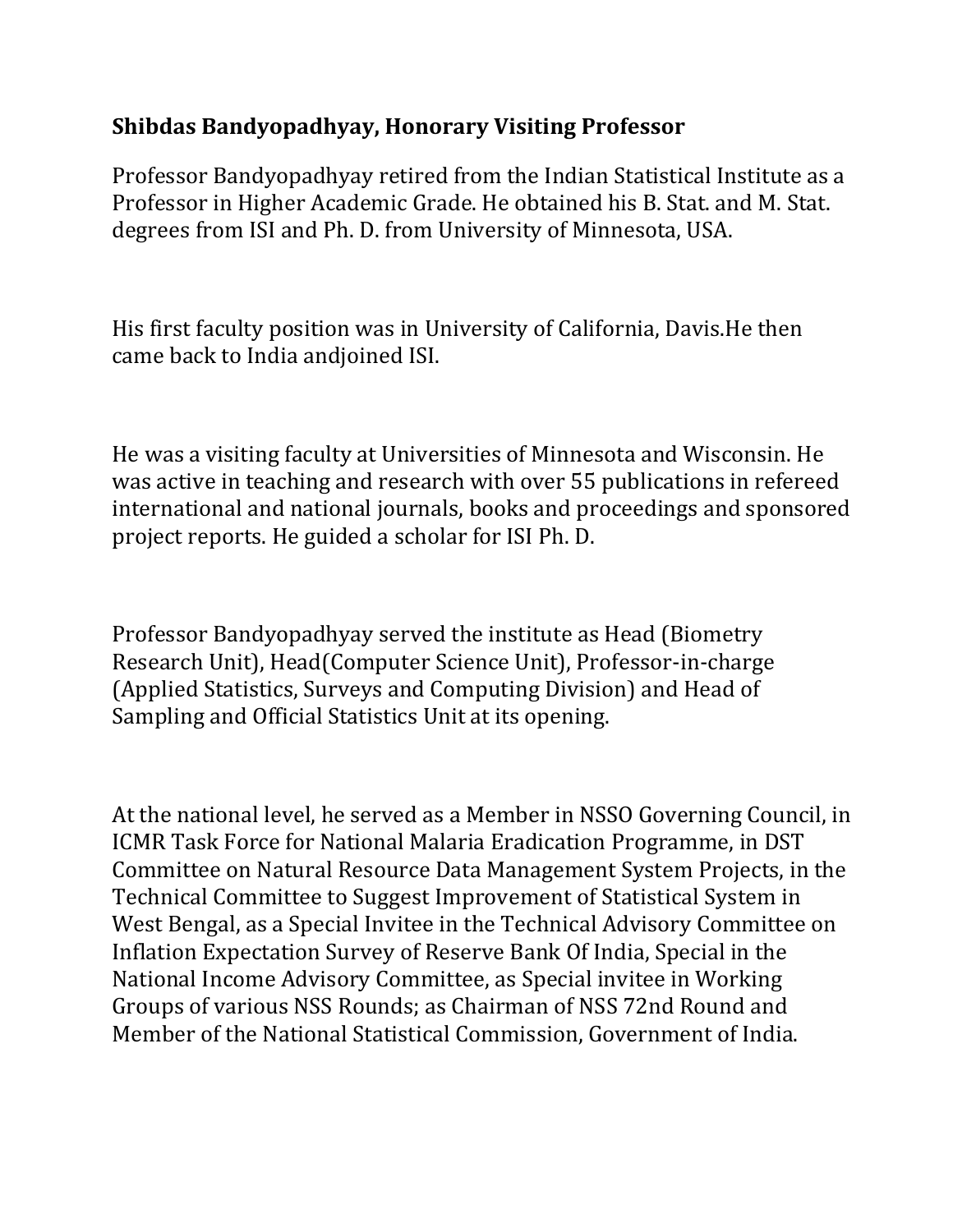At the International level, served as Member-secretary, Board of Directors of the International Statistical Education Centre when it functioned under the auspices of UNESCO, Statistical Consultant of the Ford Foundation for rice research in Eastern India, Member of Research project team of Ford Foundation, Rockefeller Foundation and the Institute for Developing Economies, Japan, Member of ESCAP/SIAP Expert Group on Statistical Training and Education, Organiser at New Zealand Third in International Conference on Teaching Statistics (Session: International Statistical Institute on Training Junior Statistical Staff in Developing Countries).

## **Publications of Shibdas Bandyopadhyay**

56. (2011) 60 years of the International Statistical Education Centre. ISEC Diamond Jubilee CommemorativeVolume, ISI, Kolkata,

pp. 51-56.

55. (2010) Quantification of Ordinal Categorical Response. Invited paper presented at the 30<sup>th</sup> Anniversary Celebration of the

Regional Occupational Health Centre (Eastern), ICMR, New Delhi.

54. (2009) (with D Sengupta et al.) Inflation expectation survey of Reserve Bank. RBI, Mumbai, pp. 1-52.

53. (2009) (with S Chakraborty et al.) Survey of present status of Model Steel Villages (MSVs) evaluation & monitoring. ISI, Kolkata, pp.1-67.

52. (2009) Concept and Measurement of Qualitative Data in Socio-Economic Research. Invited lecture delivered in the Workshop on

 Basics of Data Collection and Data Processing for Social Science Research, March 30 – 31, 2009 conducted by CSDRR &

Rabindra Bharati University. [Was to be published in the Workshop Monograph.

51. (2009) (with N Bhattacharyya et al.) Study on inputs for the fishing sector in West Bengal. SSESS & BAEandS, Govt. of West

Bengal collaborative project, pp. 40 + 18 + ii.

50. (2009) (with A Kundu et al.) Periodic labour force survey, MoS&PI, Govt. of India, pp. 67 + vi,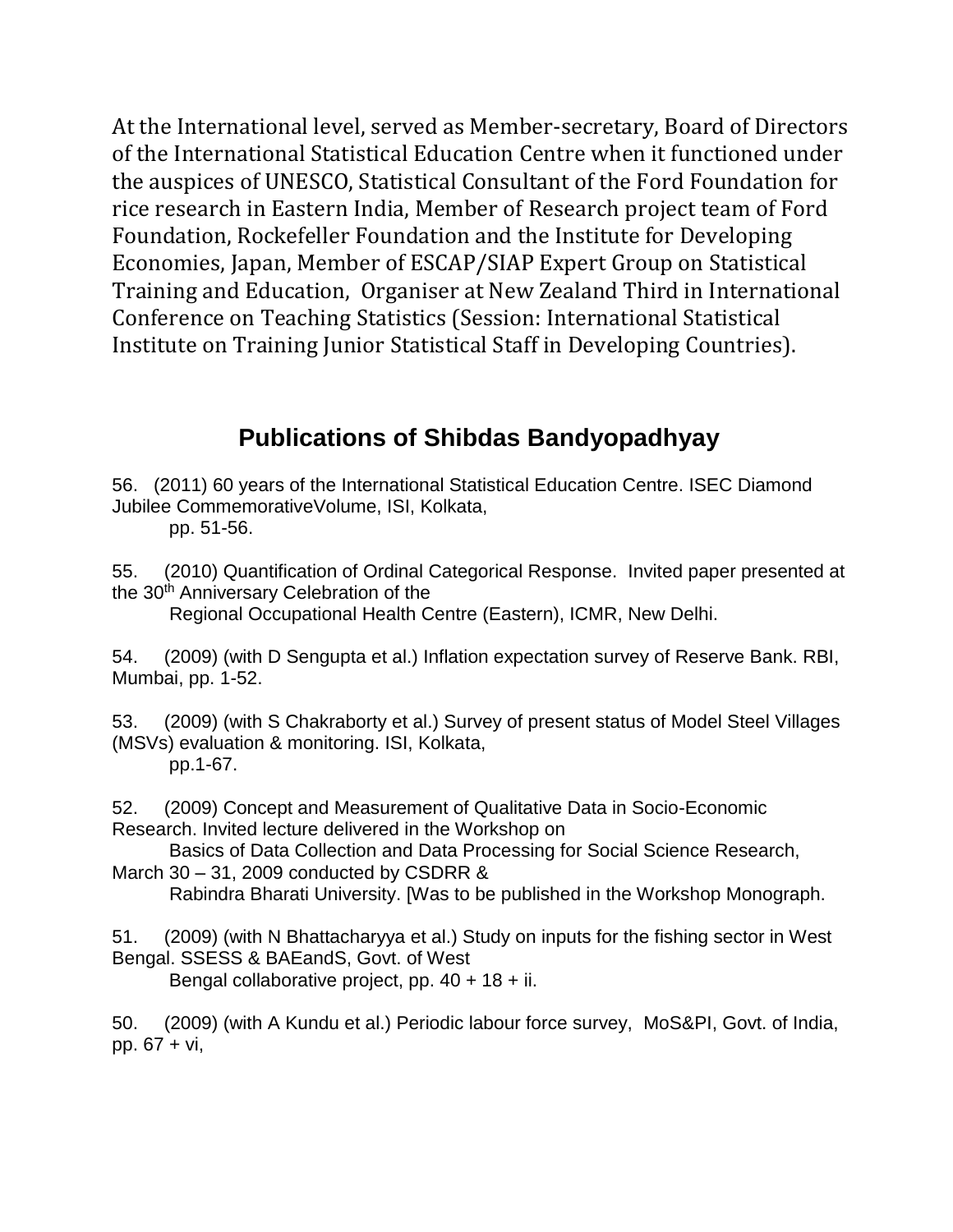49. (2008) Normal probability plot. Invited paper presented in the International Conference on Present Pratices and Future Trends in

Quality and Reliability, January 22-25, 2008, at ISI, Kolkata.

48. (2006) (with N Bhattacharayya et al.) Report of the Technical Committee for coordination and Improvement of the Statistical

 System : Part I: Agriculture, Industry, Education & Health. Govt. of West Bengal, Development & Planning Department,

pp. 110 + iii.

47. (2006) (with M Ghosh et al.) Biodiversity of Sundarbans Mangroves : A quantitative investigation of Quadrate Size, ISI, Kolkata,

pp.12.

46. (2005) (with R S Chowdhury and K Basu) Small area estimation using GIS. Sarvekshana Issue 89, Vol. XXVI No.2, pp. 24 – 29.

45. (2005) (with SBandyopadhyay) Exact Density of W Classification Statistics Based on Unmatched Training Sample from

 Correlated Population. Calcutta Statistical Association Bulletin, Vol. 56 (special volume), pp.305-320.

44. (2003) (with S Bandyopadhyay) Choosing a better training sample for classifying an individual into one of two corrleted normal populations. Calcutta Statistical Association Bulletin, Vol. 54, pp.167-179.

43. (1999) (with J K Ghosh et al.) Strengthening local government in Madhya Pradesh.ISI-PWI project funded by the Asian Development Bank.

42. (1993) (with A K Adhikari) Sampling from imperfect frames with unknown amount of duplication. Survey Methodology, Statistics Canada, Vol.19, pp.193-197.

41. (1993) Discrete response analysis in population control – An application of the branching processes. Statistical Perspective in

 Health Care, B L Verma, G D Sukla and R N Srivastava Ed., pp. 109-114. CBS, Delhi.

40. (1992) On some problems of imperfect frames in large scale sample surveys. Problem of Large Scale Sample Surveys in India,

A. Dewanji and A K Adhikari ED., pp. 23-29. ISI, Calcutta.

39. (1992) (with A K Adhikari) Evaluation of Fish Farmer Development Agency schemes in West Bengal, 1990, ISI, Calcutta.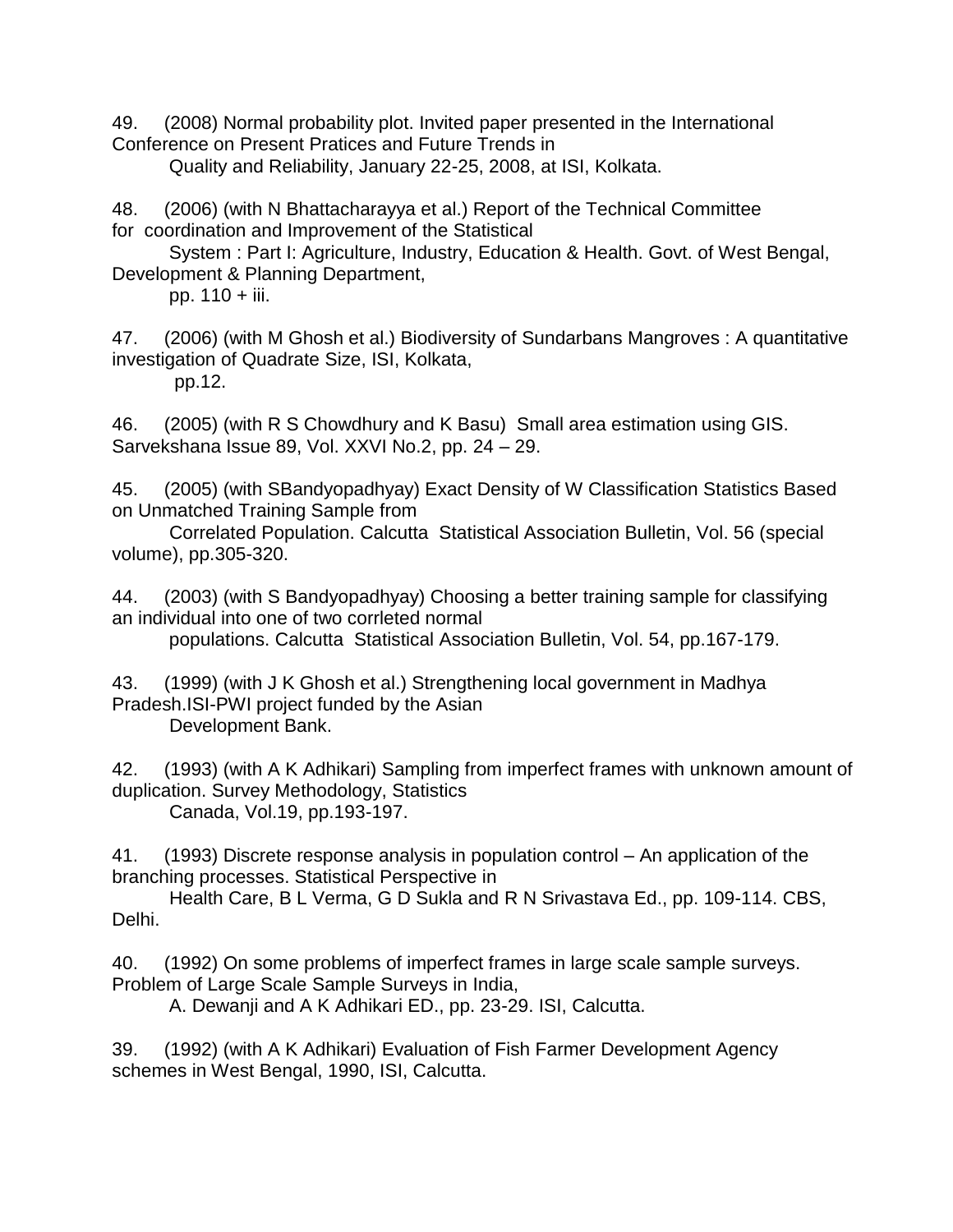Part I: Summary and Recommendations, pp. 17 + iii,

Part II : tables with notes+ viii.

38. (1991) Training resource book for agro-ecosystem mapping. Compiled by C Lightfoot et al., IRRI, Phillippines, pp. 55+iii.

37. (1991) Some issues relating to training junior staff in developing countries. Proceedings of the Third International Conference on

 Teaching Statistics, Vol. 2, pp. 503-505, D Vere-Jones Ed., Int. Statist. Inst., the Netherlands.

36. (1991) Reprinted in Training Junior Statistical Staff in Developing Countries - The Use of Government Statistical Offices as a

Resource in Teaching of Statistics, pp. 11-15, Int. Statist. Inst., the Netherlands.

35. (1990) Forgot the sampling scheme at the estimation stage? Survey Methodology, Statistics Canada, Vol.16, pp. 279-282.

34. (1990) (with S K Mukhopadhyay et al.) Constraints to technological progress in rice cultivation : An experiment-survey research

in West Bengal. Sponsored by the Ford Foundation, , U of Kalyani, Nadia, pp.74.

33. (1990) ( with S K Mukhopadhyay and B Ghosh) Rice-based farming systems research – An experiment at Kalyani, U of Kalyani, Nadia, pp. 107 + iii.

32. (1990) ( with S K Mukhopadhyay and B Ghosh) Technological changes and labour use in rice agriculture : Analysis of village

 level data in West Bengal, India. Final workshop on Differential Impact on Modern Rice Technology Across Production

Environments, IRRI, Phillippines, sponsored by the Rockefeller Foundation.

31. (1989) Analysis of categorical data. Essential Applied Statistics for Environmentalists, Ch. 7, pp. 7.1-7.29, ISI, Calcutta.

30. (1988) (with B N Mukherjee) Age and ethnic variation of Hb level in 14 endogamous groups of Rajasthan, Punjab and Himachal Pradesh, India. Int. J. Anthrop., Vol. 3, pp. 207-282.

29. (1987) In service statistical training in educational institutions. Invited paper presented at the ESCAP/SIAP expert group meeting

 on Statistical Training and Education, Document No. STAT/EGMSTE/3, 18-22 May, Bangkok.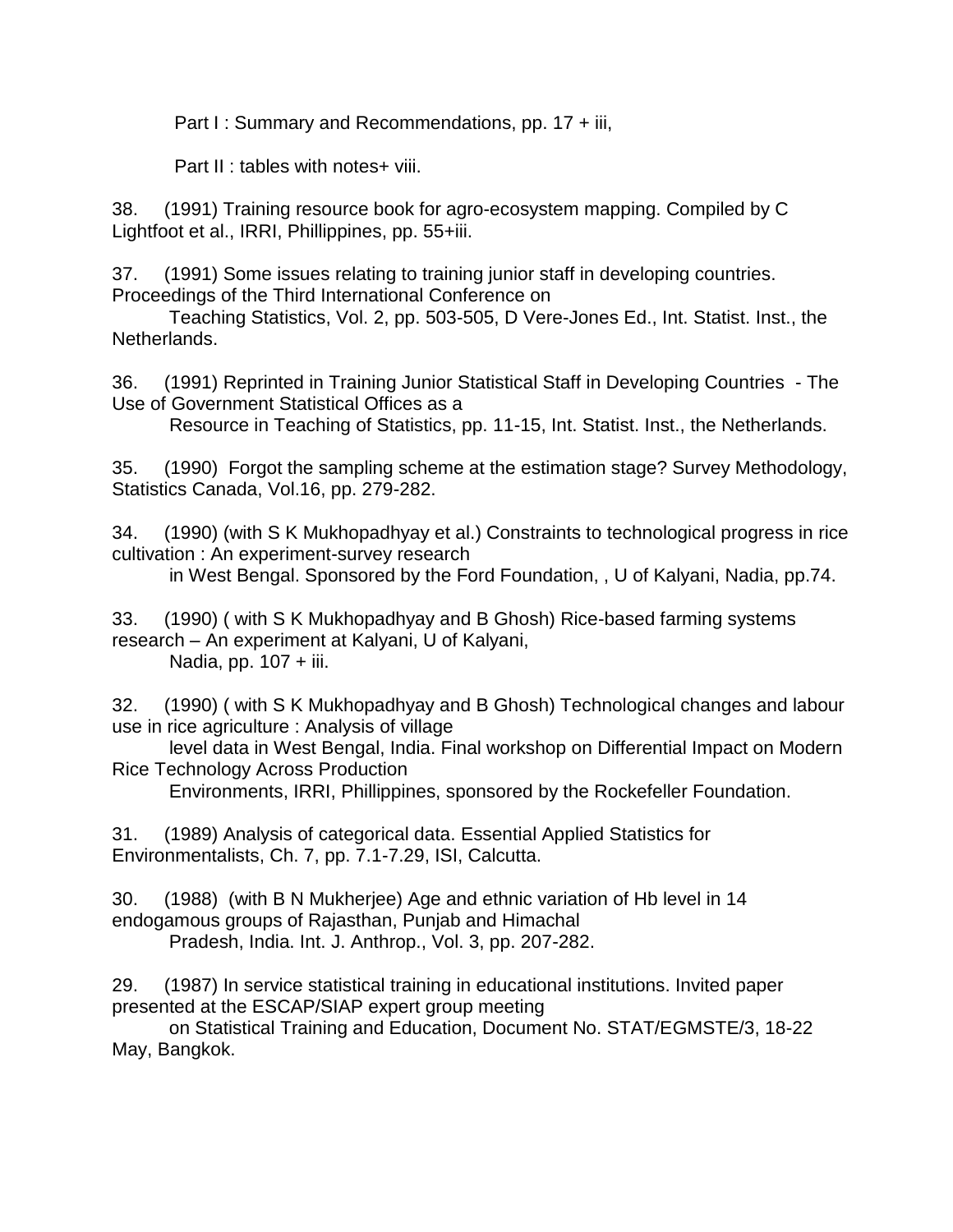28. (1987) (with A K Adhikari) Evaluation of Fish Farmer Development Agency schemes – A case study, ISI, Calcutta, pp.31.

27. (1986) (with A K Adhikari) A techno-socio-economic survey of fisherman in West Bengal, ISI, Calcutta, pp.317.

26. (1986) (with D Banerjee, G Basak, R G Dani and D Set) Genetic studies on cotton seed oil. Data analysis in the life sciences, T

Krishnan Ed., pp. 55-80, ISI, Calcutta.

25. (1986) Selection of predictors for linear regression. Invited paper presented in the Statistics Section at the 73<sup>rd</sup> Session of the

Indian Science Congress Association, 3-8 January 1986, New Delhi.

24. (1985) Use of hospital data for population health policy making. Principles and Practices of Statistics in Medicine, Ch. 28, pp.

218-223, Himalaya Publishing House, Bombay.

23. (1985) (with J Roy and S Raja Rao) Design of statistical Surveys for planning of health services in a metropolitan area.

 Principles and Practices of Statistics in Medicine, Ch. 27, pp. 211-217, Himalaya Publishing House, Bombay.

22. (1985) (with K Pakrashi, S Sil, J Banerjee and A R Banerjee) Motor Development of Bengali infants by nutritional status in the

first year of life. Anthrop. Kozl., Vol. 29, pp. 73-83.

21. (1984) (with S K Mukhopadhyay and N Fujita) Pattern of Growth Mechanism of 21. South Asian Agriculrure – A case study of

 India. Joinr Research Project Ser. 45, Institute of Developing Economies, Tokyo, pp. 108 + v.

20. (1984)Calcutta Housing. Proceedings of Seminar on Calcutta Beyond 2000 AD. Indian Science News Association, Calcutta, pp. S14-S16.

19. (1984) (with R Das) A statistical model-based comparative study of interrelationship between G-6-PD and Hbs in a Mahar

 population. Proceedings of ISI golden jubilee conference on Human Genetics and Adaptation, Vol. 1, Human Genetics, K C

Malohatra and A Basu Ed., pp. 334-343, ISI, Calcutta.

18. (1984) (with B N Mukherjee, K C Malhotra , R Das and S L Kate) Spatial and social variation in sickle-cell trait, G-6-PD

 deficiency and malaria in north Maharashtra : A preliminary report. . Proceedings of ISI golden jubilee conference on Human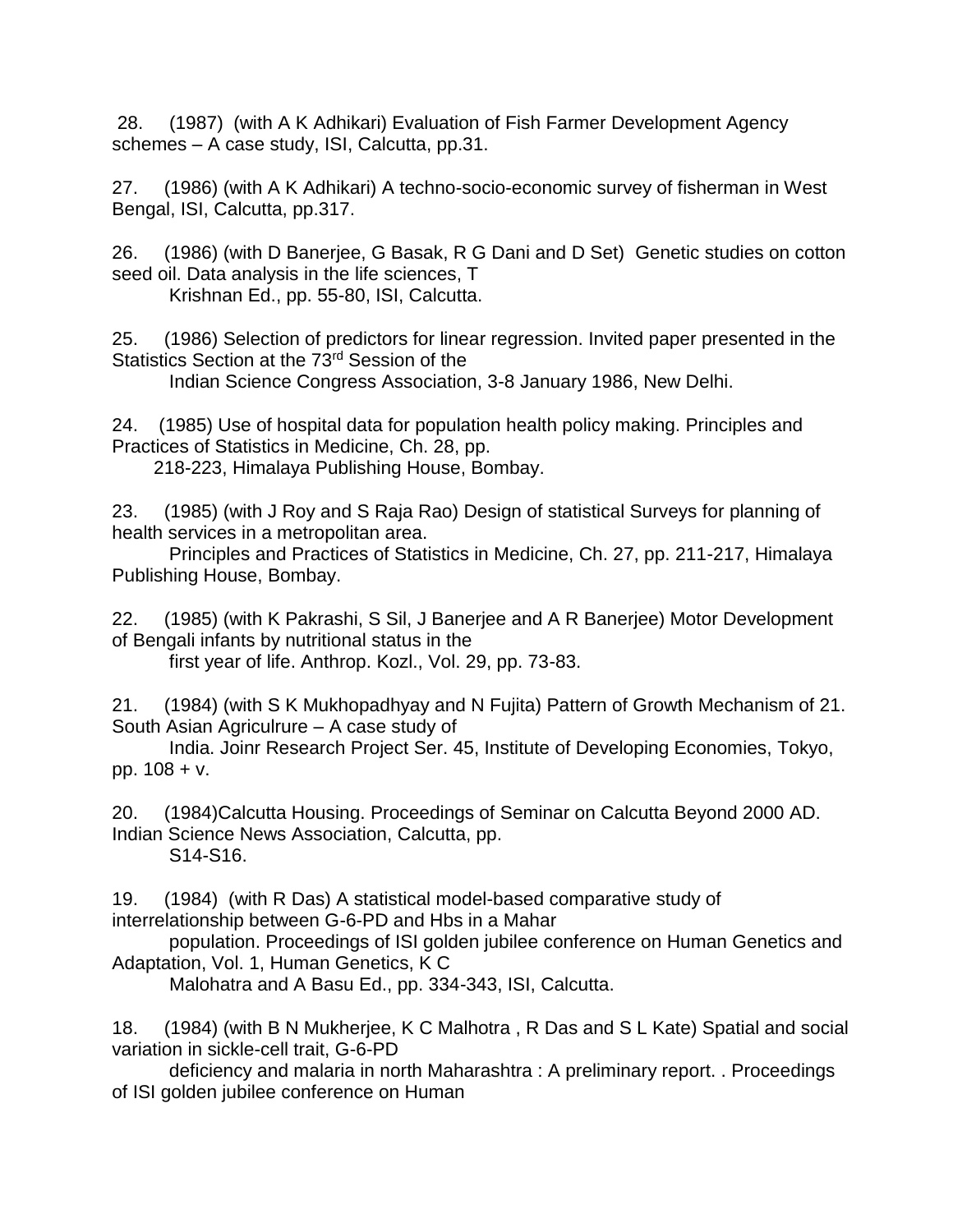Genetics and Adaptation, Vol. 1, Human Genetics, K C Malohatra and A Basu Ed., pp. 325-333, ISI, Calcutta.

17. (1984) (with J Roy et al) A survey of foreign tourists in India, ISI, Calcutta, pp. 227  $+ xix.$ 

16. (1983) Admissibility of likelihood ratio rules in covariate classification using dependent samples. Austrl. J. Statist., Vol. 25, pp. 482-486.

15. (1982) Covariate classification using dependent samples. Austrl. J. Statist., Vol. 24, pp. 309-317.

14. (1982) (with B N Mukherjee, K C Malhotra, K Pakrashi and S L Kate) Effect of Hb and G--PD deficiency on height, weight and

 skinfolds : a study of Indian population. Anthrop. Anzeiger, Stuttgart, Vol. 40, pp. 233-243.

13. (!981) (with K Pakrashi, A R Banerjee and J Banerjee) Growth of Bengali infants by feeding habit from birth to twelve months. Anthrop. Kozl., Budapest, Vol. 25, pp. 61-80.

12. (1980) (with J Roy) Enumeration errors – A case study. Proceedings of Symposium on Advances in Methods in Data Collection [with discussions], A Chaudhury Ed., ISI, Calcutta.

11. (1980) (with J Roy et al.) Calcutta 1976 – A socio-economic survey of households with municipal addresses, ISI, Calcutta, pp. 258 +ix.

10. (1980) Improved ratio and product estimators. Sankhya. Ser. C, Vol. 42, pp. 45-49.

 9. (1979) Two population classification in Gaussian process. J Statist. Planning and Inference., Vol. 3, pp. 225-233.

 8. (1978) Classification, Distribution and admissibility in auto – regressive process. Austrl. J. Statist., Vol. 20, pp. 229-239.

 7. (1978) (with S Nandi and S K Mukhopadhyay) Economic determinants of fertility – Analysis based upon Census data for West

Bengal. Demo. India, Vol. 7, pp. 105-117.

 6. (1978) On estimation of the conditional probability of correct classification. CSA Bulletin, Vol. 27, pp. 49-57.